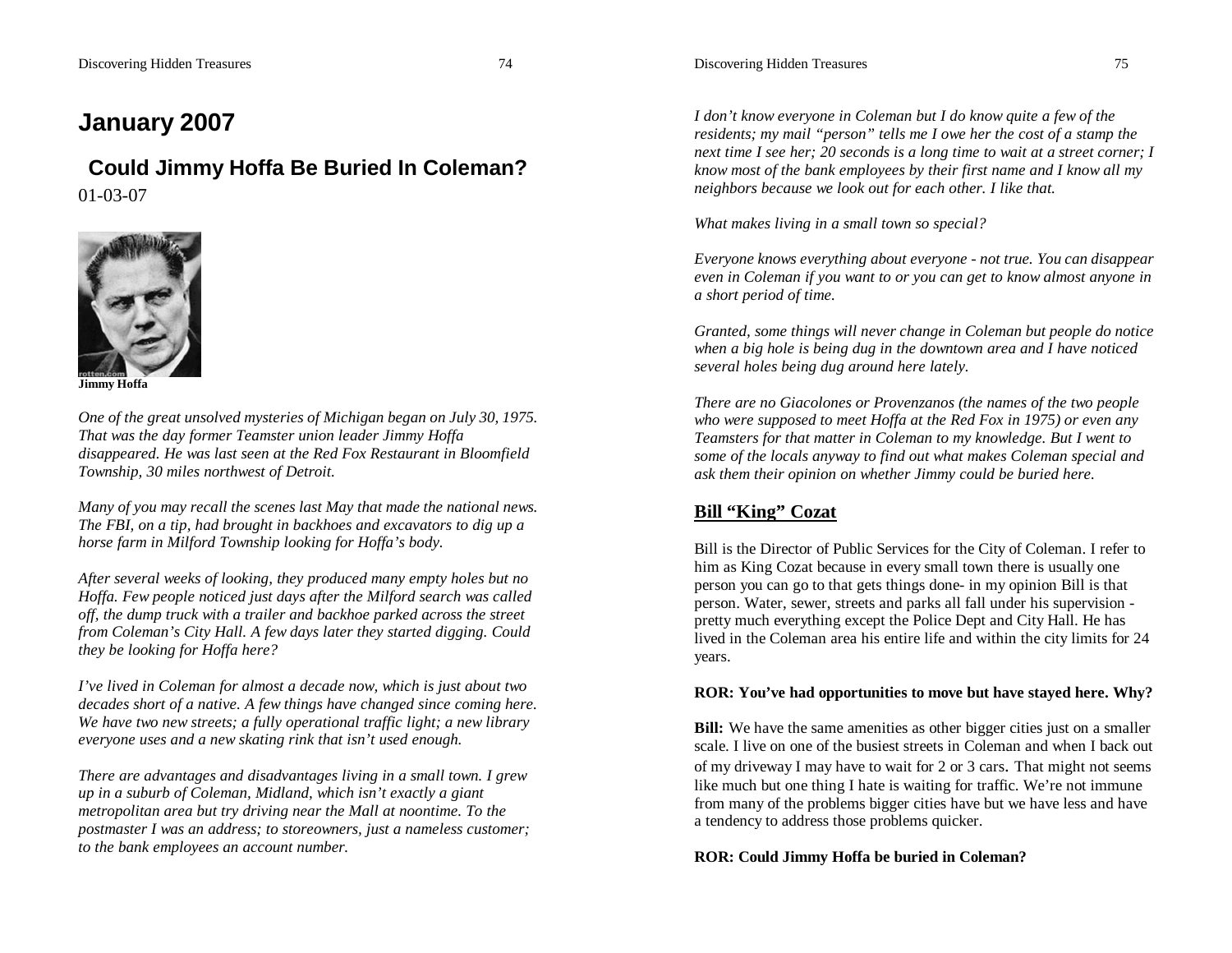**Bill:** The changes of that are very slim. I've seen a lot of holes and dug a lot of holes in Coleman. So I would say no - my job is to know about all the holes around here.

# **Sue Harsh**

Sue owns the local flower shop in town- Heaven Scent. Her business started in the basement of her home five years ago and now is located in the downtown district (3 blocks of Railway St.). She's nice enough to remind me of those important dates to buy my wife flowers, which in the overall scheme of a harmonious marriage is priceless.

# **ROR: So does this business smell like heaven or was it sent from heaven?**

**Sue:** It was definitely sent. All my ability comes from above and although I think it smells nice in here I would hope heaven smells much better.

# **ROR: What do you think makes Coleman special?**

**Sue:** I think it's our friendliness. An overwhelming percentage of my customers are just down to earth friendly people.

# **ROR: Just across the street they dug a big hole recently- could Jimmy Hoffa be buried here?**

**Sue:** Maybe but they didn't say they found anything. What if he's not dead? I heard there was someone over to the Senior Center the other day eating lunch that no one knew. He'd be pretty old by now so he wouldn't even have to disguise himself. *(He'd be 93!)*

# **Crissie J. Thorn**

Crissie has lived in Coleman for 5 years and been the Manager of the Coleman Shell Service Station (Blodgett Oil) for two years. Last year drive-thru fast food came to Coleman when Blodgett added the A & W Restaurant. The gas station is the only 24 hr. service available between Midland and Clare, which has saved many a stranded motorist. Crissie works hard to see that the station is clean, well stocked with diet coke (my personal preference) and makes sure one of her staff, usually Connie, saves the Sunday papers for me when I'm outta town.

# **ROR: You are fairly new to Coleman. Where from? What brought you here and why did you stay?**

**Crissie:** I came from an even smaller town, Milbrook (southwest of Mt. Pleasant). There are no traffic lights there. I got a divorce; needed a fresh start and my sister lived here. When I moved here it was intended to be temporary. I started at Blodgett as a temp. But I found the people here very accepting. As a single mother, people can be judgmental but I was treated with respect and was given a chance. I met my husband here and have no plans to move…to a smaller town.

# **ROR: When they dug the hole for the restaurant did they find anything? Could Jimmy Hoffa be buried here?**

**Crissie:** Anything's possible. My initial reaction is to say no but then I'd say why not. A small town far away from Detroit back then might have been an attractive spot. I guess maybe Milbrook would qualify too.

# **"Super" Dave Sweeny**

Dave moved here from North Carolina 20 years ago because 'my wife was pregnant and her mother lived here - it's a maternal thing.' He was unemployed and on welfare when he spotted a business opportunity in an ad. That was the beginning of Dave's Super Service, which is the only full service station in town. To say the service is "super" can't be stressed enough. Consider the looks you might receive when you say 'I trust my auto mechanic.' Let's put this in proper perspective: THE MAN MAKES HOUSE CALLS!

# **ROR: What do you like about Coleman?**

**Dave:** Coleman is not small but rather an intimate community. People care about you here and if I can't find something here I'm only 20 minutes away from virtually everything I need.

# **ROR: Earlier this year, there was a big hole in front of your station. Was King Cozat looking for Jimmy Hoffa?**

**Dave:** I don't think so. There was a broken pipe. They did find an old cistern down there but no bodies. It makes a good story but I think Jimmy is probably somewhere else.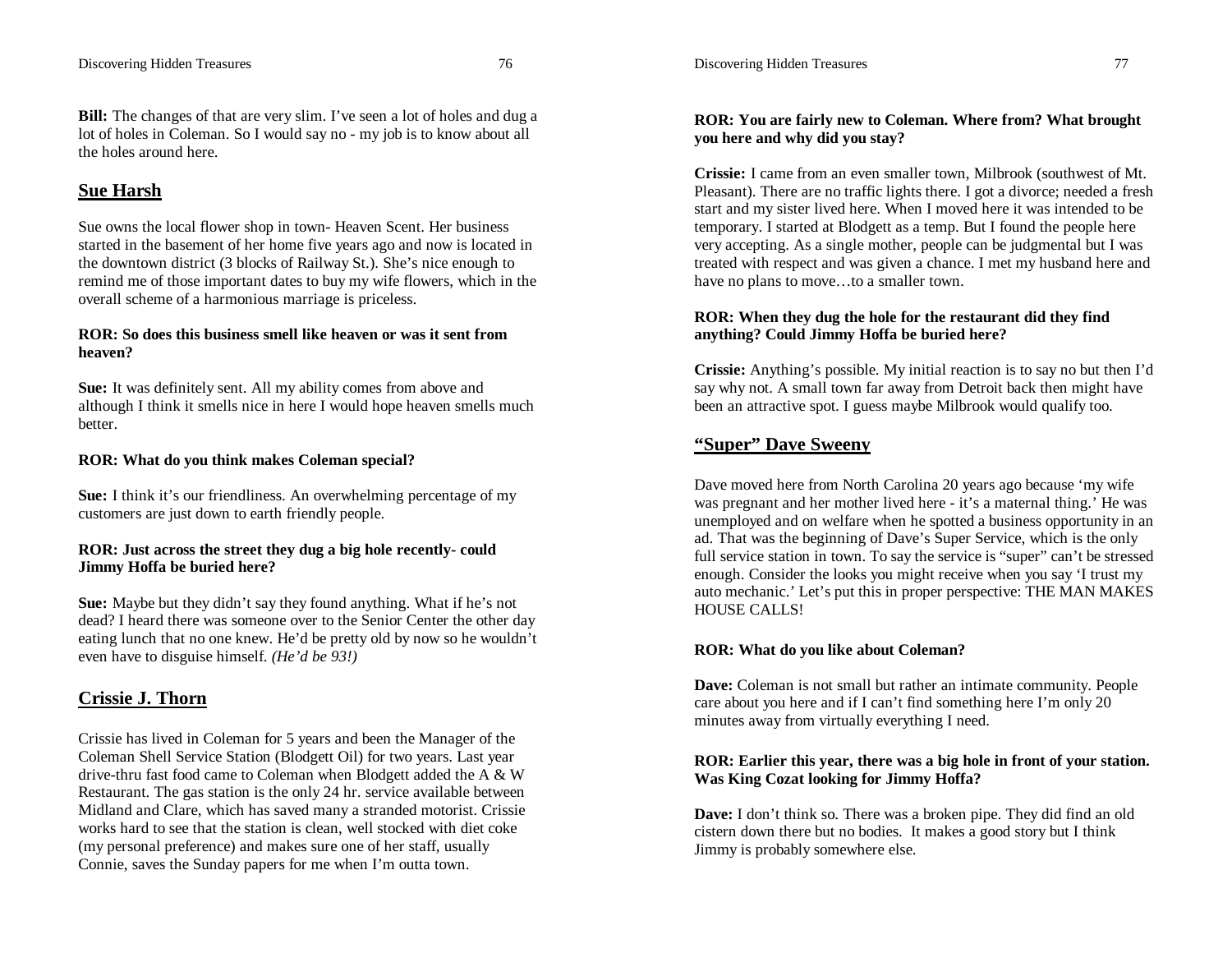# **Steve "Pizza Man" Miller**

Steve is also a native of the Coleman suburb, Midland. He moved to the big city of Coleman 30 years ago to work as a milkman for his father-inlaw. The Millers bought the Pizza Man's Restaurant in 1990. One of Steve's passions is hot rods and classic cars. He and a friend started the Rod Benders Street Association, which now sponsors one of the premier car shows in mid-Michigan every June right here in Coleman. In addition to knowing what I like on my pizzas, I love it when he delivers them in his latest hot rod.

#### **ROR: Coleman is much different from Midland. What makes that difference to you?**

**Steve:** Coleman is the Mayberry of Michigan. This is a stress free zone.

#### **ROR: Dow Chemical Co. property might have been a more appealing burial site but could Jimmy Hoffa be buried here?**

**Steve:** Anything's possible. You never know and until proven otherwise, hey why not.

# **Bob Simons**

About the same time the railroad came through mid-Michigan, Bob's grandfather started a mercantile store in Coleman (1870). His father started the Coleman Elevator Company in 1911, which Bob eventually took over and sold in 1980. If there is a need to check historical records because someone started a statement with 'I remember back when' or 'whatever happened to', Bob is the man you speak to for verification. There are some things you just can't Google.

#### **ROR: You've lived here your entire life. Why?**

**Bob:** When I was young there wasn't a lot of entertainment around here but I don't recall being bored. As I get older I appreciate the quietness but I also feel safe. I've been all over the United States and there's no other place I'd move to.

#### **ROR: Jimmy Hoffa probably didn't know much about farming but could he be buried here?**

**Bob:** In one of those fields out there? I wouldn't say no but rather highly unlikely. Could he be buried in town? I'd say no way. A strange vehicle coming into this town doesn't stay strange very long.

# **Wanda Lewis**

Wanda is half of a marriage between two founding families in Colemanthe Lewis's and Cozat's. Her husband, Denny, operates Lewis Brothers Air Conditioning and Refrigeration, together they run Coleman Laundryland and several other businesses. Denny also made a service call to my house in the dead of winter, middle on the night because my furnace stopped working...in his pajamas and overcoat! Wanda has been the head honcho at Yesterday's Depot Restaurant for ten years (built from the old railroad depot) and is also on the City Council. She's smart, quick with a laugh, great for a listening ear and serves up some fantastic home cooked meals.

#### **ROR: Do you think Coleman is unique?**

**Wanda:** Yes. People here are real and by that I mean it's comforting to know you're going to get a straight answer from them. I also like the fact if I have car trouble for instance I can knock on almost any door for help. I can afford to live anywhere I want but why would I give that up.

#### **ROR: When you remodeled the depot, Jimmy Hoffa wasn't buried there but could he be here somewhere?**

**Wanda:** Maybe somewhere in Michigan but I'd like to think not here.

# **Kay Wilkie**

Kay moved to Coleman with her family in 1945. Her Dad bought the KD Supermarket and changed the name to George's Fresh Meats & Groceries in 1961. When he passed away in 1980 the name was changed to Kay's - just Kay's. Every small town should have something similar to Kay's but there really is no other place like hers. It's not a snack bar, ice cream parlor or eatery. A better description would be an international emporium for knick-knacks (none for sale), a great place for a snack and a 50-cent ice cream cone. It's safe to say President Reagan's trickle down economics never got to Kay's but that's probably also the last time she raised prices too.